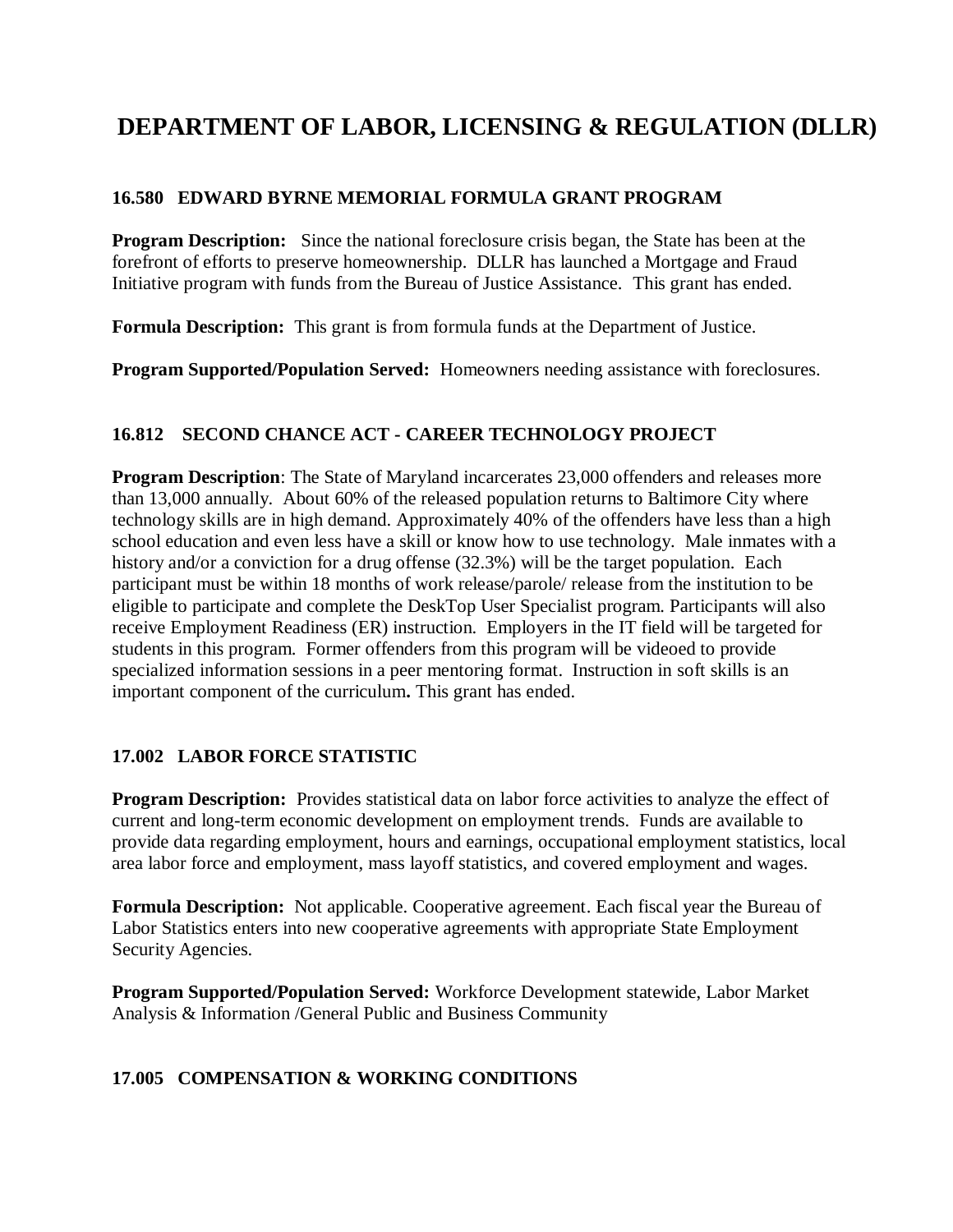**Program Description:** Provides timely and relevant data on levels and trends in wages and employee benefits, occupational safety and health, collective bargaining, and work stoppages.

**Formula Description:** State agencies or local governments are eligible to apply for cooperative agreement funding and share costs in operating statistical programs regarding occupational safety and health statistics. The federal share for each state or local government's statistical program may be up to 50% of the state or local government's total cost.

**Program Supported/Population Served:** Labor and Industry statewide, Occupational Safety & Health Administration

#### **17.207 EMPLOYMENT SERVICE**

**Program Description:** Places persons in employment by providing a variety of placement services, at no charge, to job-seekers and to employers seeking qualified individuals to fill job openings. As part of the "One-Stop" delivery system, the Employment Service provides a variety of services related to a labor exchange system, including job search assistance, referral and placement assistance to job seekers, reemployment services to unemployment insurance claimants, and recruitment services to employers with job openings. Included is also funding for the One-Stop Workforce Information Grant which provides Labor Market Information and Workforce Information to state and local workforce investment boards, One-Stop Career Centers, businesses, employers and the public.

**Formula Description:** Under the Wagner-Peyser Act, funds are allotted to states in accordance with the formula based on monthly averages for the state's share of the civilian labor force and unemployment based on the last calendar year data.

**Program Supported/Population Served:** "One-Stop" Career Centers Workforce Development, Job Seekers and Employers statewide

#### **17.225 UNEMPLOYMENT INSURANCE**

**Program Description:** Administers the unemployment insurance program for eligible workers, through federal and state cooperation, including the payment of trade adjustment assistance, disaster unemployment assistance, unemployment compensation for federal employees and exservice members. States have direct responsibility for operating their own unemployment insurance programs, while the federal government finances the cost of administration. State unemployment insurance tax collections from employers are used solely for benefit payments.

**Formula Description:** State Unemployment Insurance Agencies apply for grants to the U.S. Department of Labor, Employment and Training Administration, based on target performance levels issued to the state pursuant to a nationally developed workload estimate. The budget figures below include amounts used for National Unemployment Insurance activity grants (such as IT support grants) in addition to local administrative costs.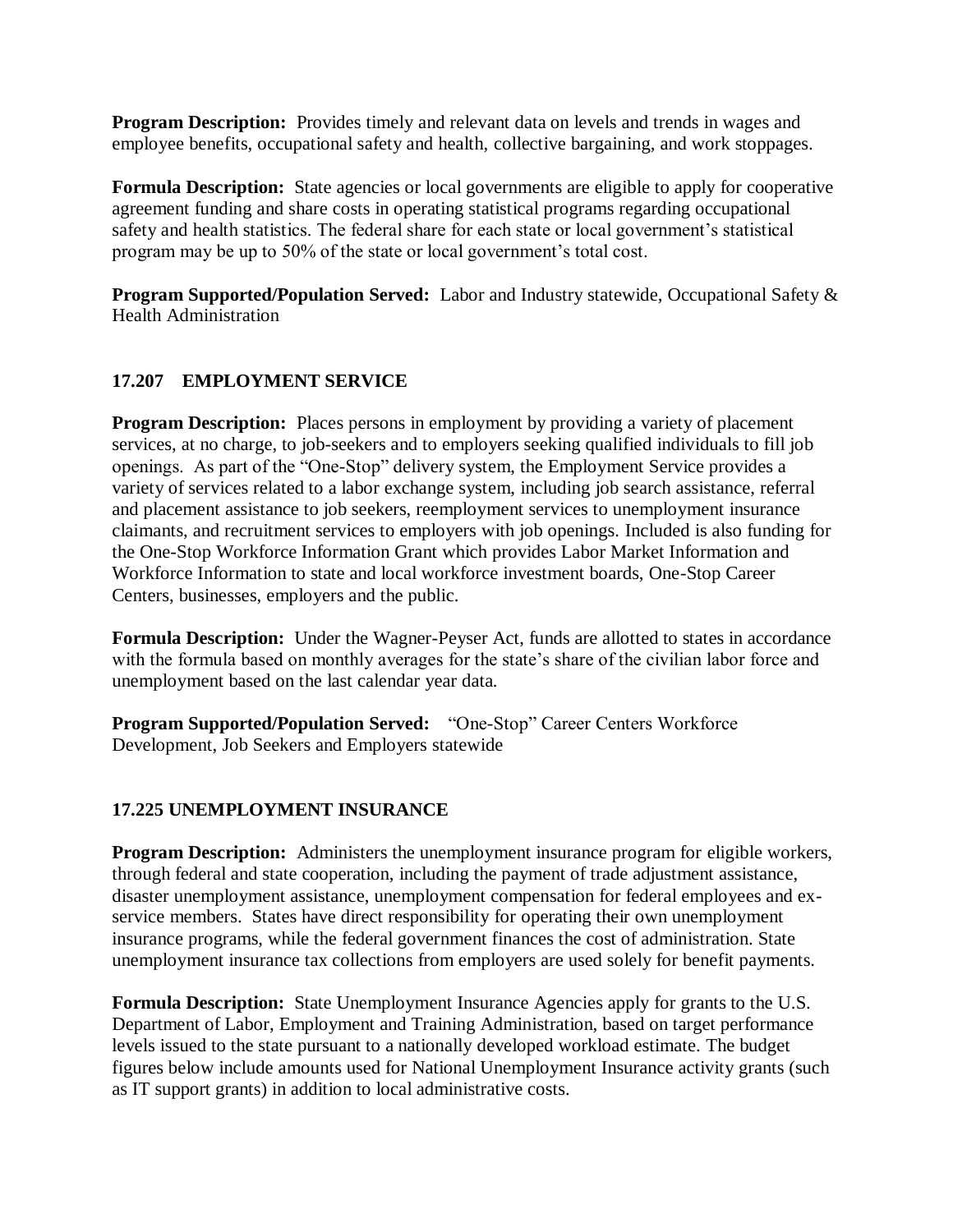**Program Supported/Population Served:** Eligible workers who are involuntarily unemployed and are able & available to work.

## **17.245 TRADE ADJUSTMENT ASSISTANCE - WORKERS**

**Program Description:** Provides adjustment assistance to workers adversely affected by increased imports, and assists them in finding suitable employment. Trade impacted workers are eligible to receive job search and relocation allowances in addition to the cost of training programs. They may receive subsistence and transportation allowances to attend approved training outside the normal commuting distance of a worker's regular place of residence.

**Formula Description:** Not applicable. State Employment Service Agencies serve as agents administering worker adjustment assistance provisions of the Trade Act.

Funds are provided to states on an ongoing basis based on demonstrated need. These totals do not reflect funding for Trade Readjustment Allowances (TRA) and Alternative Trade Adjustment Assistance (ATAA).

**Program Supported/Population Served:** Eligible workers adversely affected by increased imports statewide.

#### **17.258 WORKFORCE INNOVATION AND OPPORTUNITY (WIOA) ADULT PROGRAM**

**Program Description:** Provides workforce investment activities that increase the employment, retention and earnings of participants, and increase occupational skill attainment by the participants. Improves the quality of the workforce, reduces welfare dependency, and enhances the productivity and competitiveness of the nation's economy. Increases employment as measured by entry into unsubsidized employment. Provides a full menu of services, including job training, education and employment services, through a network of "One-Stop" Career Centers, to any adult job seeker (regardless of income) interested in career advancement. The State Employment Service and local WIOA staff work together, providing services to job seekers and employers.

**Formula Description:** Funds are allotted to states based on formula described in WIOA legislation, which includes three factors. Two factors are based on relative shares of unemployed individuals. The third factor is based on relative shares of disadvantaged adults.

**Program Supported/Population Served:** "One Stop" Career Centers Job Seekers and Employers statewide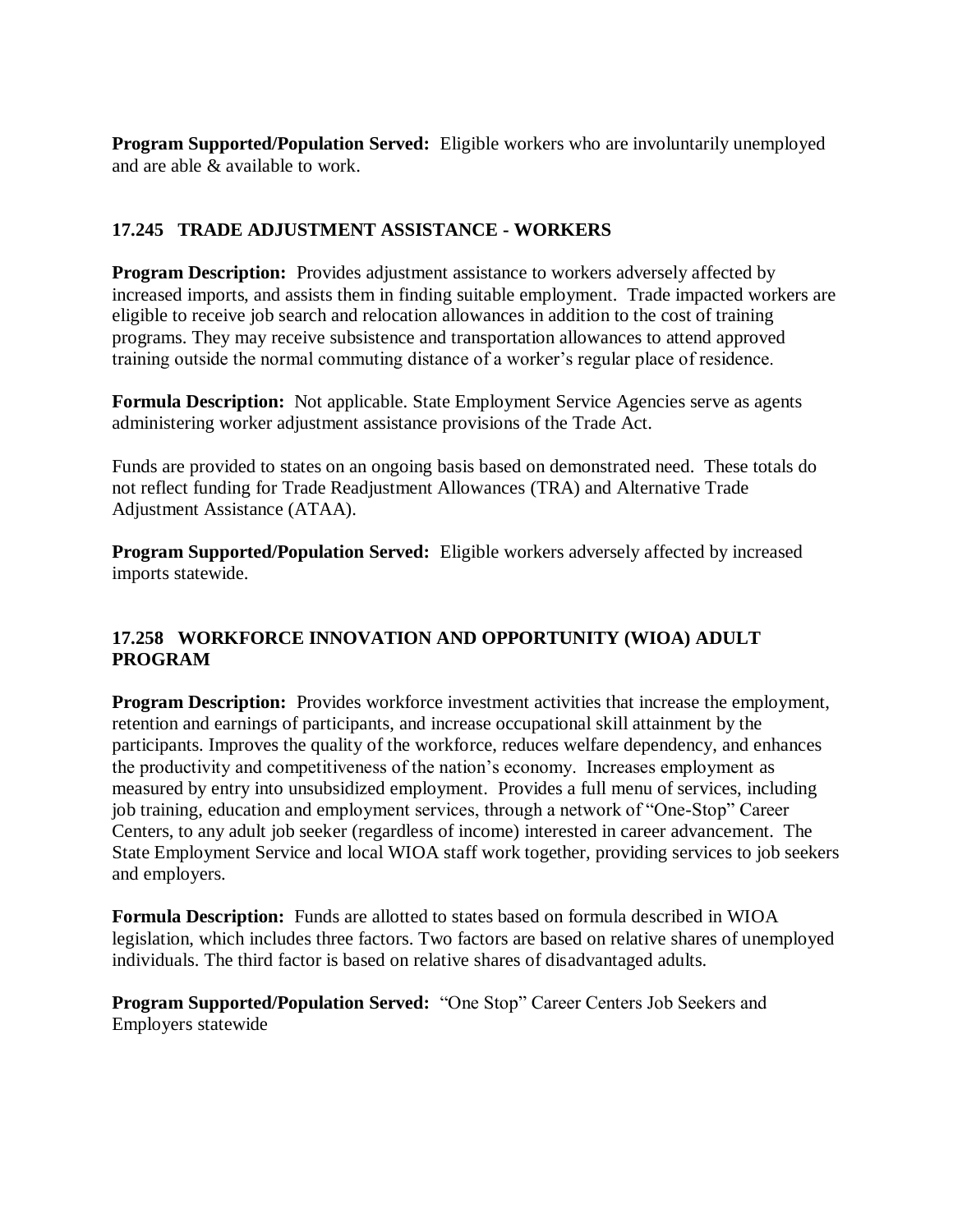#### **17.259 WORKFORCE INNOVATION AND OPPORTUNITY (WIOA) YOUTH ACTIVITIES**

**Program Description:** Helps low-income youth between the ages of 14 and 24 acquire the educational and occupational skills, training and support needed to achieve academic and employment success, and successfully transition to careers and productive adulthood. The Act authorizes use of funds for youth employment and training activities that assist eligible youth by providing mentoring opportunities, opportunities for training as well as opportunities for leadership, development, decision-making, citizenship, and community service.

**Formula Description:** Funds are allotted to states under the formula described in WIA legislation, which includes three factors. Two factors are based on relative shares of unemployed individuals. The third factor is based on relative shares of disadvantaged youth.

**Program Supported/Population Served:** Eligible low-income youth (ages  $14 - 24$ ) statewide.

# **17.260 CAREER PATHWAYS TECHNICAL ASSISTANCE INITIATIVE**

**Program Description:** This grant supports the development of comprehensive career pathway programs for adult and dislocated workers. New approaches to adult education and training that increase program completion and credential attainment have emerged. The career pathways programs will enable adults to access training by combining them with adult basic education.

**Formula description:** National Emergency Grant funds are provided to states to address needs of employees and employers.

**Program Supported/Population Served:** Unemployed adults, and dislocated workers.

# **17.261 WORKFORCE DATA QUALITY INITIATIVE**

**Program Description:** The purpose of these funds is to improve the State's longitudinal data systems. This grant supports DLLR's continued partnership with the Jacob France Institute and other participating State agencies to 'map' how improved administrative database capabilities align with Federal, State, local workforce investment board and economic development authority performance reporting requirements and high priority research and evaluation study opportunities.

**Formula description:** These funds were granted through a solicitation for applications to fund Demonstration Projects.

**Program Supported/Population Served:** Training program, performance data, unemployed, employers.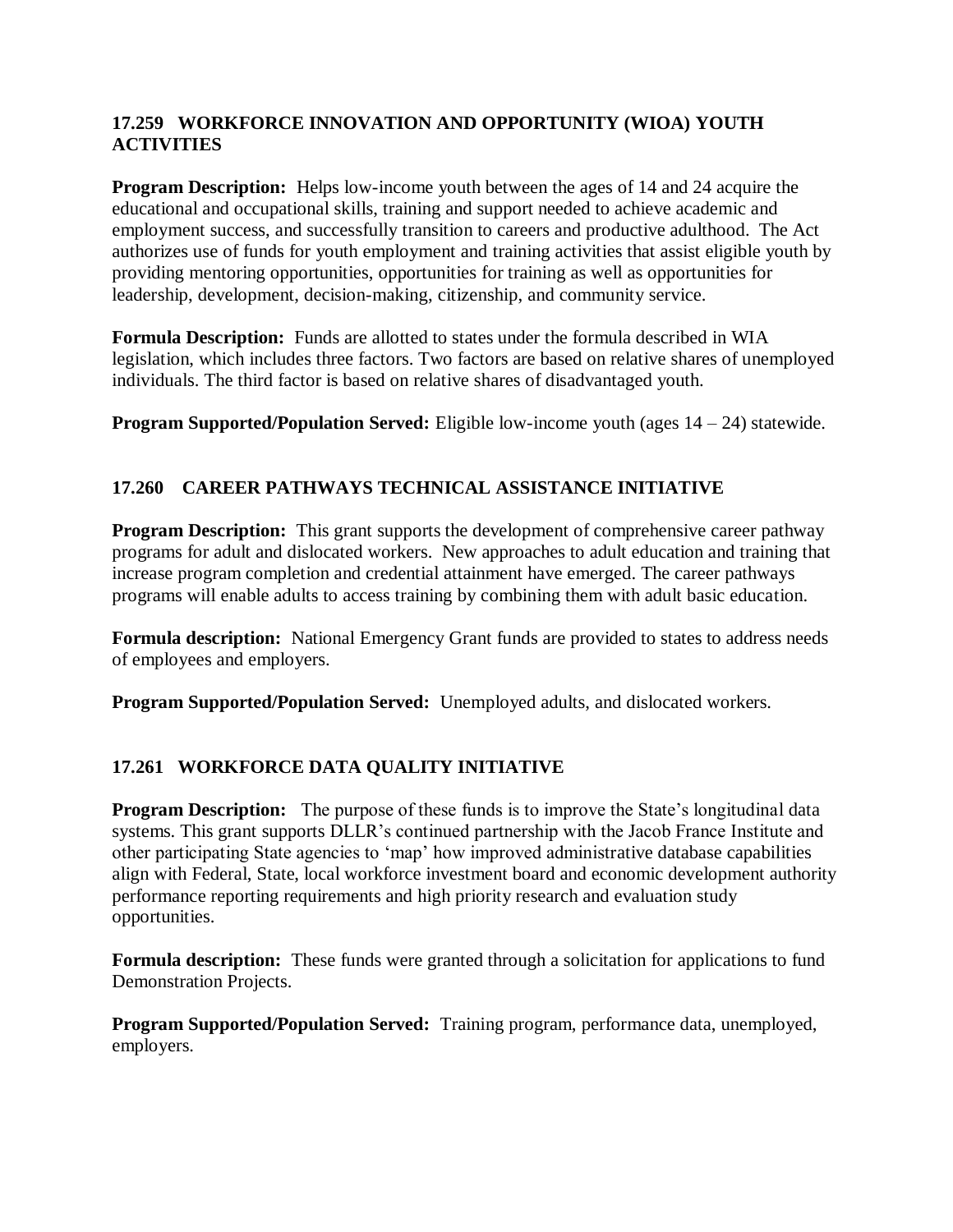#### **17.271 WORK OPPORTUNITY TAX CREDIT PROGRAM**

**Program Description:** Federal tax credit available to employers who hire and retain veterans and individuals from other target groups with significant barriers to employment.

**Program Supported/Population Served:** Workforce Development / Employers and workers statewide

# **17.273 TEMPORARY LABOR CERTIFICATION FOR FOREIGN WORKERS**

**Program Description:** Protects jobs of American workers and assures that wages and working conditions of U.S. workers will not be adversely affected by the admission of nonagricultural workers from other countries. Assists employers by supplementing the workforce with needed skills.

**Program Supported/Population Served:** Workforce Development / Employers and Foreign Workers statewide

#### **17.277 National Dislocated Worker Grants (DWGs)**

**Program Description:** National Emergency Grants (NEGs), are discretionary grants awarded by the Secretary of Labor, under Section 170 of WIOA. DWGs provide resources to states and other eligible applicants to respond to large, unexpected layoff events causing significant job losses. This funding is intended to temporarily expand capacity to serve dislocated workers, including military service members, and meet the increased demand for WIOA employment and training services, with a purpose to reemploy laid off workers and enhance their employability and earnings.

#### **17.278 WIOA DISLOCATED WORKERS**

*NOTE: 17.278 is the new CFDA number for WIA Dislocated Worker Formula Grants*

**Program Description:** Provides workforce investment activities, increasing employment, retention, earnings and occupational skills of participants. This program provides reemployment services for dislocated workers, improving quality of the workforce and enhancing the productivity and competitiveness of the nation's economy and it increases employment as measured by entry into unsubsidized employment, retention in unsubsidized employment six months after entry into employment, and extent of recovery of prior wage levels.

**Formula Description:** Funds are allotted to states based on the formula described in WIOA legislation, and includes three factors. Two factors are based on relative shares of unemployed individuals. The third factor is based on relative shares of long-term unemployed individuals. Applications for "National Dislocated Worker Grants" funds (addressing specific plant closings, mass layoffs, etc.) are made by the state and other authorized applicants.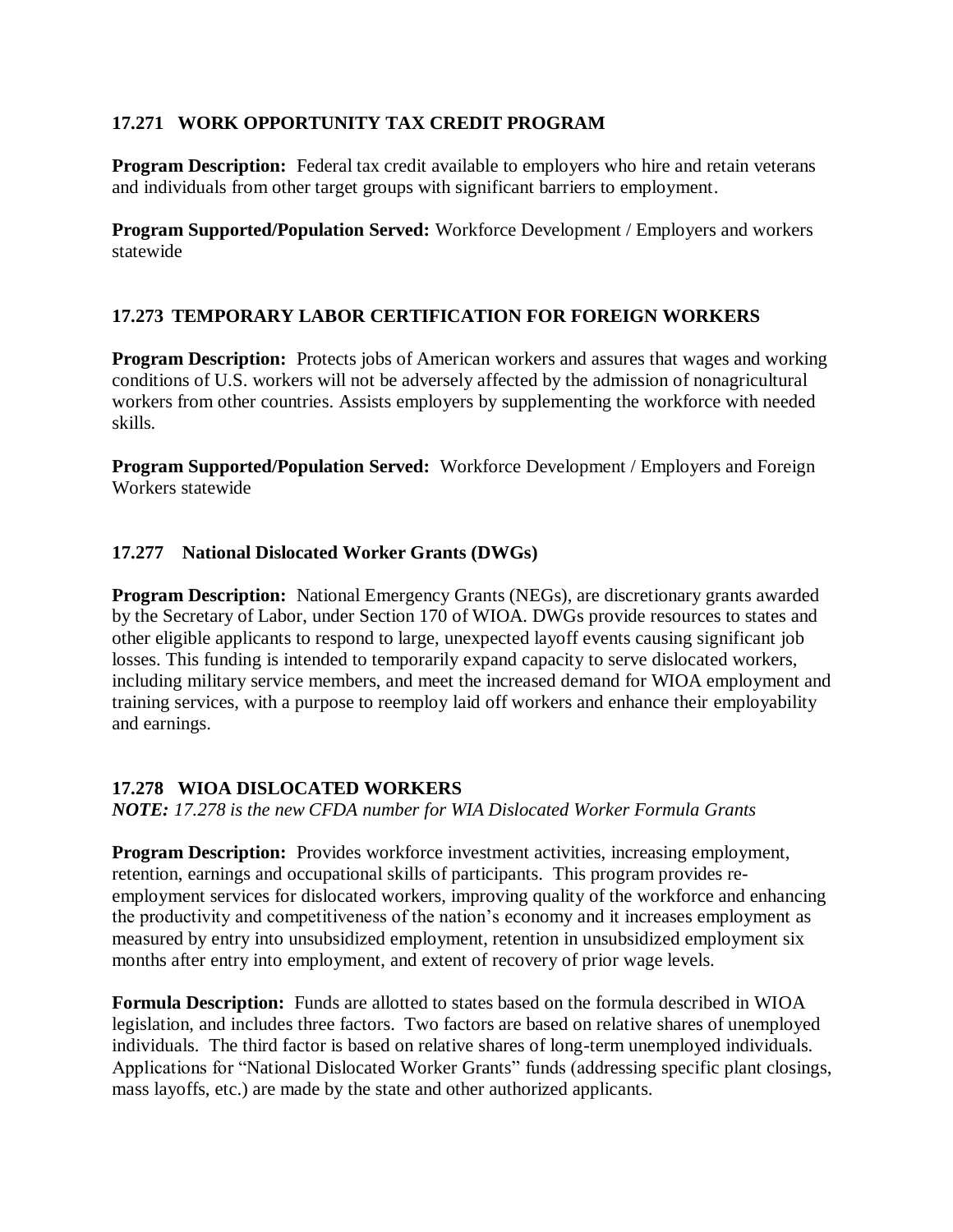**Program Supported/Population Served:** "One-Stop" Career Centers and Businesses: Eligible Dislocated Workers statewide.

# **17.280 WORKFORCE INVESTMENT ACT (WIA) DISLOCATED WORKER NATIONAL RESERVE DEMONSTRATIO(N GRANTS (Expanding Business Engagement)**

**Formula Description:** The federal share of costs may not exceed 50% of the total cost of the state program. This grant has ended.

# **17.503 OCCUPATIONAL SAFETY & HEALTH – STATE PROGRAM**

**Program Description:** Provides funds for comprehensive state occupational safety and health programs. Federally designated state agencies responsible for occupational safety and health provide standards covering occupational safety and health issues, an enforcement program for those standards, and adequate legal authority and resources to operate the program. The mission of the program is to save lives, reduce injuries and illnesses resulting from workplace hazards through an effective mix of compliance, consultation, training, and standards activity.

**Formula Description:** The federal share of costs may not exceed 50% of the total cost of the state program.

**Program Supported/Population Served:** Employers and workers statewide

# **17.504 CONSULTATION AGREEMENTS – OCCUPATIONAL SAFETY & HEALTH**

**Program Description:** Provides funds for consultative workplace safety and health services, targeting smaller employers with more hazardous operations.

**Formula Description:** Applications for funding are distributed annually to the designated state agency by the U.S. Department of Labor, Occupational Safety and Health Administration. Funding to states for administering their consultation program can be renewed indefinitely, provided that state consultation activities continue to meet the federal requirements of the program. The federal share of costs may not exceed 90% of the total cost of the state program.

**Program Supported/Population Served:** Private employers statewide

# **17.801 DISABLED VETERANS OUTREACH PROGRAM (DVOP)**

**Program Description:** Provides outreach to veterans through community agencies and organizations; provides assistance to community-based groups and organizations and appropriate grantees under other federal and federally-funded employment and training programs; and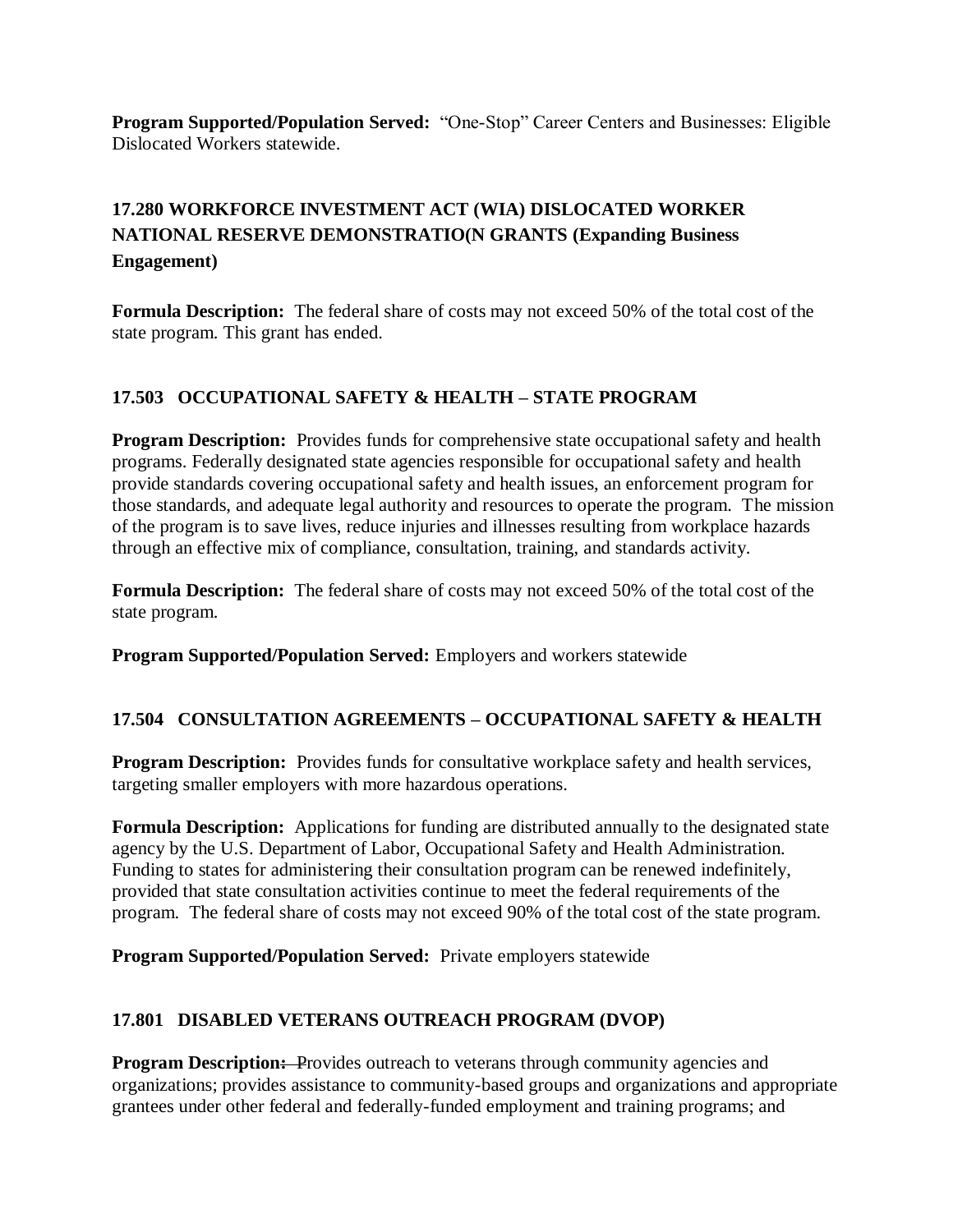provides employability development and vocational guidance to eligible veterans, especially disabled veterans, utilizing a case-management approach to services, wherever applicable.

**Formula Description:** State Employment Agencies receive funding to support one DVOP specialist for each 7,400 veterans between the ages of 20 and 64 residing in the state.

**Program Supported/Population Served: "**One-Stop" Career Centers: Disabled and Other Veterans statewide

#### **17.804 LOCAL VETERAN'S EMPLOYMENT REPRESENTATIVE PROGRAM (LVER)**

**Program Description**: LVER staff work with employers to promote veterans as job seekers who have highly marketable skills and experience. LVER staff advocate for veterans to gain employment and training opportunities with business, industry, and community-based organizations. To accomplish this, LVER staff participates in a variety of outreach activities. LVER staff establishes, facilitates, and/or maintains regular contact with employers to include federal contractors. They will coordinate with employer relations representatives as part of the system to include veterans in their marketing efforts. LVER staff provides and facilitates a full range of employment, training, and placement services to meet the needs of priority veterans in targeted categories identified and approved in the State Plan.

**Formula Description:** State Employment Agencies receive support to fund, as nearly as practicable: (1) one full-time LVER assigned to each local Employment Service (ES) office with 1,100 or more registered veterans; (2) one additional full-time LVER may be assigned to each local ES office for each 1,500 registered veterans above 1,100; and, (3) one half-time LVER assigned to each local ES office with at least 350, but less than 1,100, registered veterans.

**Program Supported/Population Served:** "One-Stop" Career Centers: Veterans Statewide

#### **84.002 ADULT EDUCATION**

**Program Description:** Provides funds for local adult education and literacy service programs, including high school credentialing, workplace literacy services, family literacy serves and English literacy and civics education programs. Program participation is limited to adults and out-of-school youths aged 16 and older. The Act lists specific performance measures by which states will be assessed. These include: demonstrated improvements in literacy skill levels in reading, writing, and speaking in the English language, numeracy, placement, retention, or completion of postsecondary education, receipt of a high school diploma, or its equivalent.

**Formula Description:** Not more than 12.5% of the state allotment may be used for state leadership activities, including professional development. Not more than 82.5% of the state allotment shall be used to support local programs, correctional education, and other institutionalized individuals.